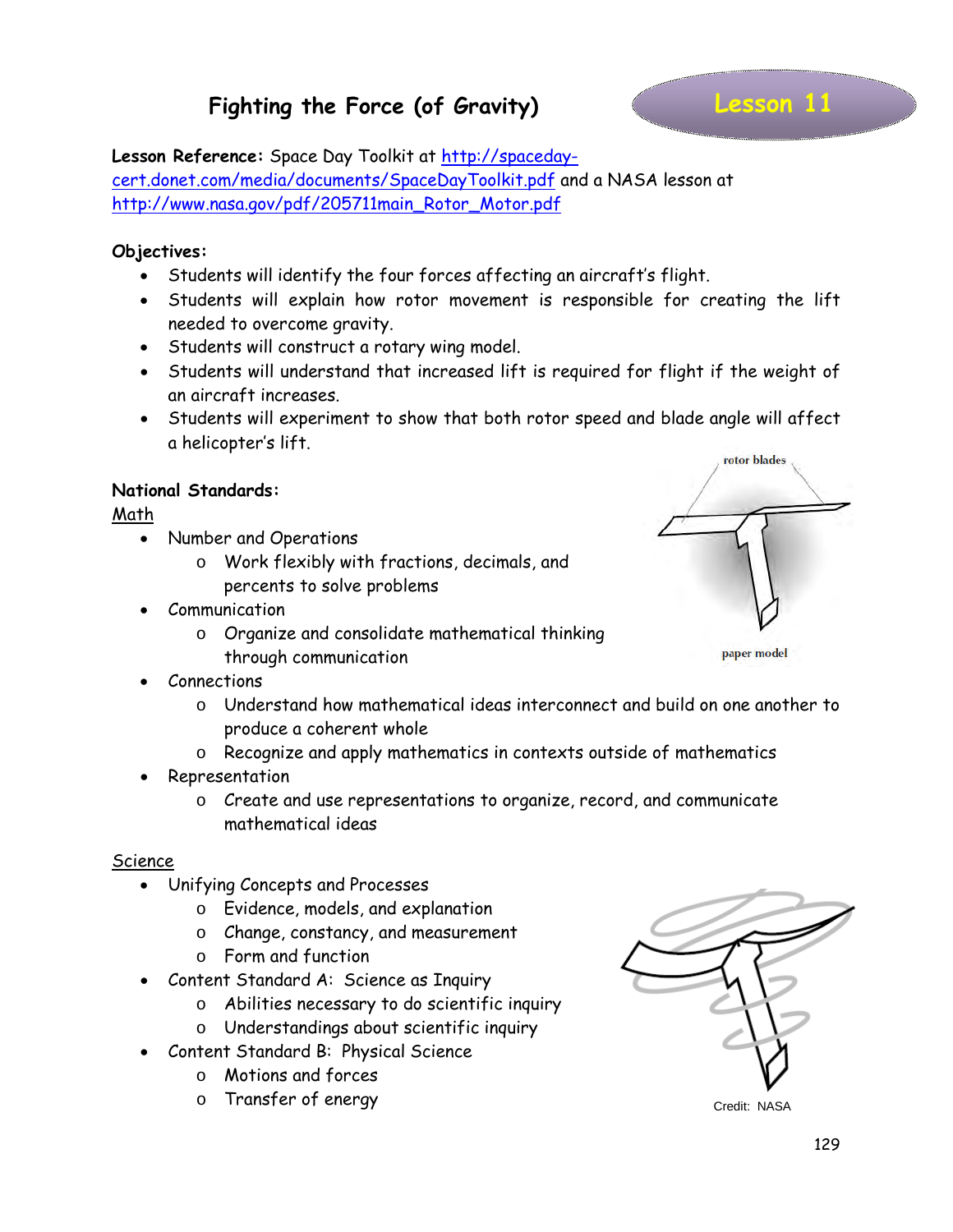- Content Standard E: Science and Technology
	- o Abilities of technological design
	- o Understandings about science and technology
- Content Standard F: Science in Personal and Social Perspectives
	- o Science and technology in society
- Content Standard G: History and Nature of Science
	- o Science as a human endeavor
	- o Nature of science

#### ISTE NETS Technology Standards

- Creativity and Innovation
	- o Use models and simulations to explore complex systems and issues
- Communication and Collaboration
	- o Develop an understanding of engineering design
- Critical Thinking, Problem Solving, and Decision Making

**Background Information:** (from [http://www.nasa.gov/pdf/205711main\\_Rotor\\_Motor.pdf](http://www.nasa.gov/pdf/205711main_Rotor_Motor.pdf)  and [http://spaceday-cert.donet.com/media/documents/SpaceDayToolkit.pdf\)](http://spaceday-cert.donet.com/media/documents/SpaceDayToolkit.pdf)

Can you guess how long helicopters have been around? For a long, long time! As far back as 1486, Leonardo da Vinci designed a very simple helicopter. Some scholars say his wasn't the first; around AD 320 in China, Ko Hung described a "Chinese Flying Top." Today, his design is thought to be the earliest known example of a helicopter. Now we know that four important *forces* (push or pull affecting an object's movement) influence a helicopter's flight. So, what are they? Just keep reading!

#### **What** forces **affect a helicopter's flight?**

#### Lift: Force pushing up on a helicopter, caused by horizontal *rotor* and *blades*.

Lift is produced by the pressure differences caused by the shape of rotating blades; this is the same way lift is produced by aircraft wings. The rapidly moving air over the top of the blade creates low pressure; the air beneath the blade is moving slower, so it creates higher pressure. High pressure under the rotor blades creates lift



which causes the aircraft to rise. Since the paper models have no motor, they only have one source of lift. As the paper models fall, they will spin, imitating the rotation of the rotor blades of a helicopter. Because there is no thrust to produce upward movement, the helicopter will not fly upward, but the spin will reduce the rate of fall by producing lift, resisting the force of gravity.

Weight: Force working against lift; caused by gravity's downward pull on helicopter; affected by kind and amount of *material* present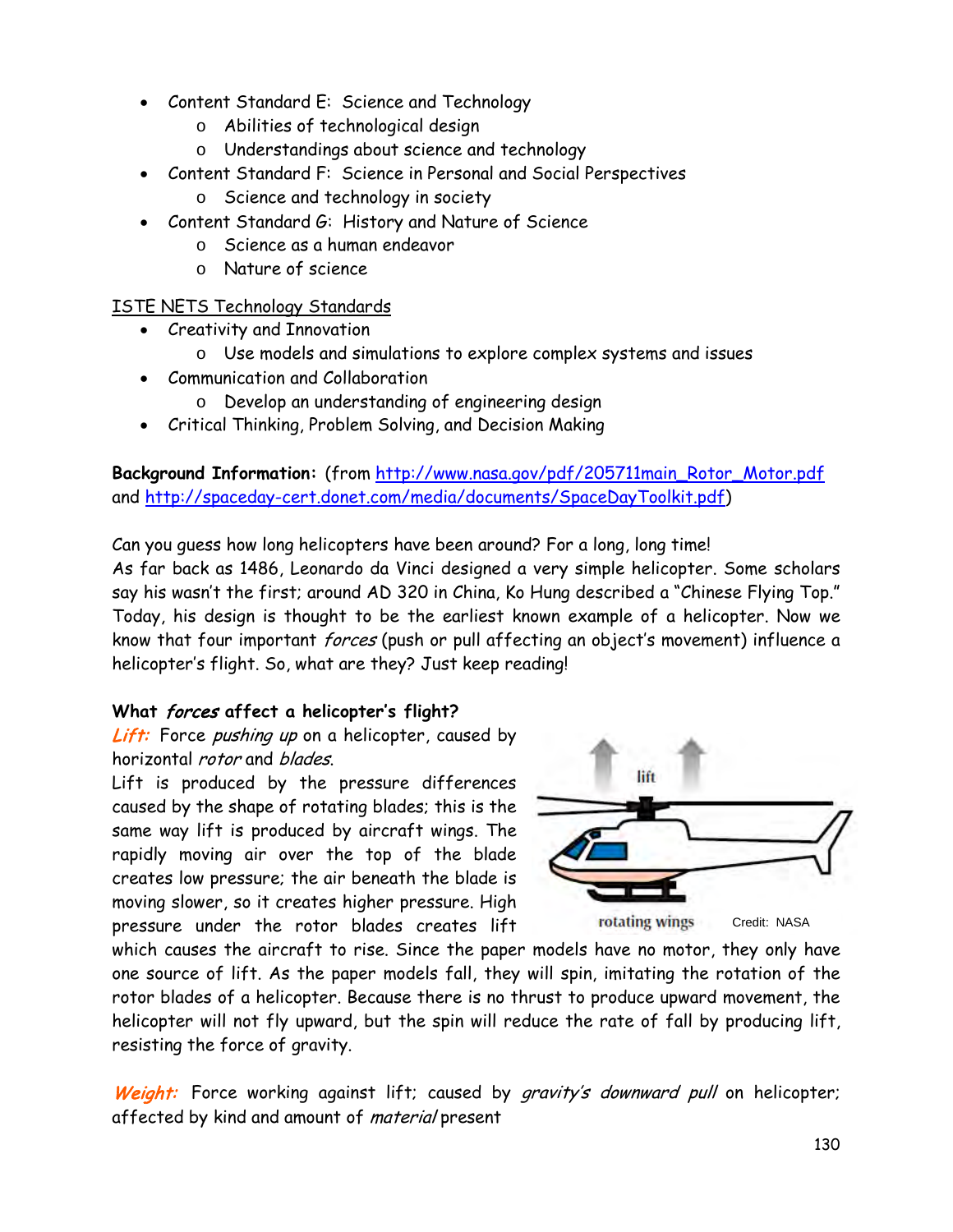Thrust: Force pushing a helicopter forward through the air, caused by tail rotor and blades

Drag: Force working against thrust, caused when air molecules hit surface of helicopter, slowing it down

#### **What are the differences in the way helicopters and airplanes fly?** Helicopters:

- Gain lift as moving air passes over horizontal rotor
- Gain thrust as air moves over vertical (tail) rotor blades
- Can *hover* (stay in one place) and rise and land *vertically* (up and down)
- Can take off and land in tight spaces
- Fly at slow speeds, compared with airplanes
- Unstable by nature; require constant pilot monitoring; can't easily correct course

#### Airplanes:

- Gain lift as moving air passes over fixed wings or propellers
- Receive thrust from jet engines, rockets, or propellers
- In most cases, can't hover or rise and land vertically
- Cannot take off and land in restricted spaces
- Fly at high speeds, compared with helicopters

• Stable by nature; do not require constant pilot monitoring; often correct course themselves



słower airflow/higher pressure

cross section of aircraft wing, or a rotor blade

Source: NASA

As mentioned, a helicopter uses lift to overcome gravity, which acts on a helicopter's weight by constantly pulling it downward. To create lift, a helicopter uses a horizontal rotor and attached rotor blades (usually two). Because of a helicopter's unique properties (see above), it is used in a variety of situations: search and rescue, firefighting, law enforcement, and medical evacuation, to name a few. One important consideration for engineers designing new helicopters is to examine the effect of weight on a helicopter's performance. The *rotor* must be able to create enough *lift* to overcome the downward pull of gravity on the combined weight of the cargo and helicopter.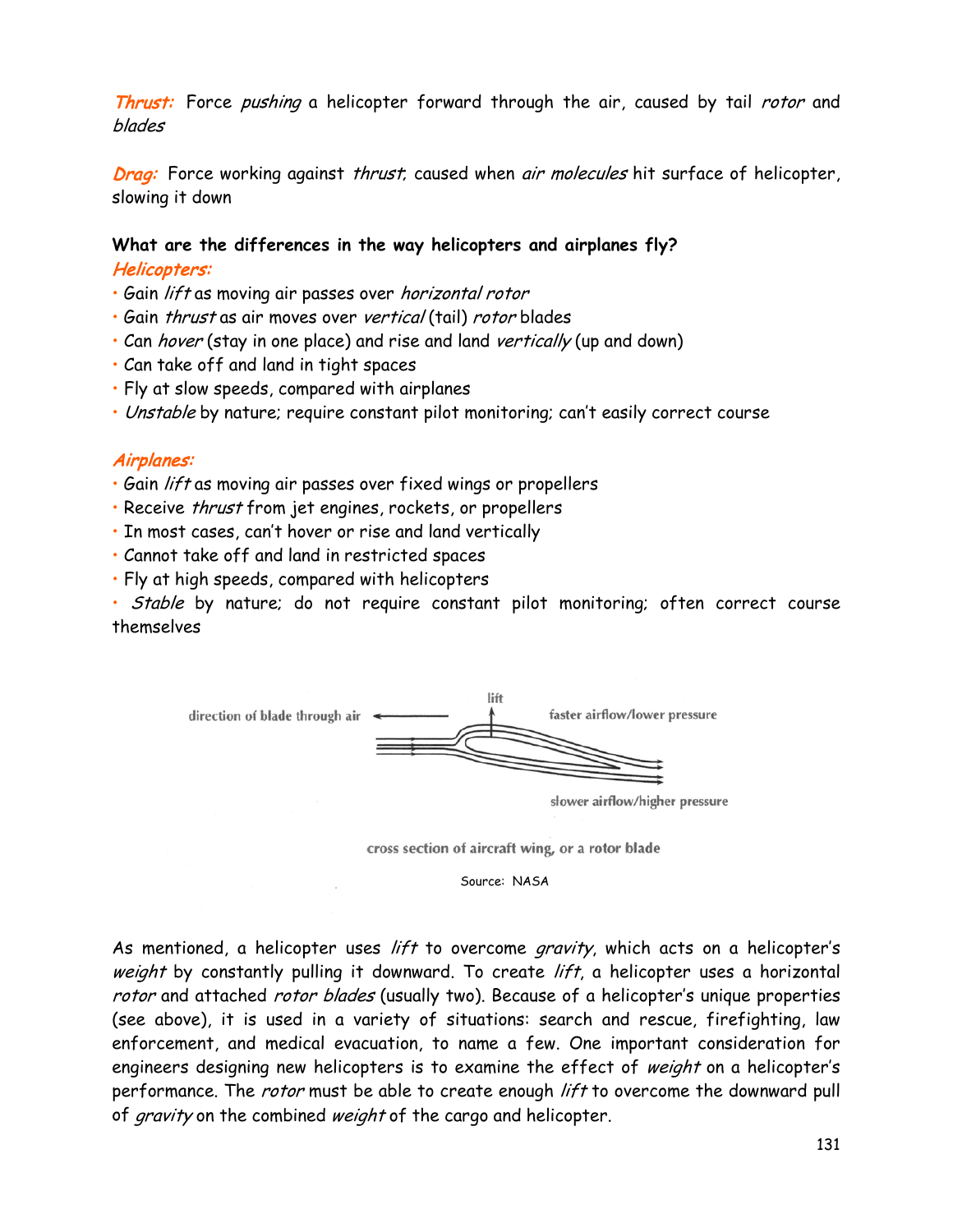#### **Materials:**

- Plastic toy helicopter or model helicopter (optional)
- Copies of Rotor Diagram (3 copies per student)
- Scissors
- Measuring tape
- Small paper clips
- Stopwatches
- Calculators
- 3 meters of lightweight paper ribbon (can use a strip of cassette tape or videotape)
- Scotch tape
- Data Collection Form

#### **Advance Teacher Preparation:**

Make copies of the rotor template so that each student can construct a helicopter. Also, obtain old audio or videotape cassettes. You will need to open them to access the tape inside that will be used for the activity. The students will enjoy seeing where the tape came from, especially since both of these mediums have been replaced by CDs, DVDs, and Blu-Rays.

#### **Lesson Presentation:**

- 1. Engage the students by flying a plastic toy helicopter or a remote control helicopter. (If this item is not available, show students a picture of a helicopter.) Ask the students how a helicopter is like an airplane.
- 2. Discuss that the helicopter experiences four forces of flight, with gravity being the most difficult to overcome. (If students are unfamiliar with the forces of flight, explain as needed using the background information.) Provide specific details about how a helicopter achieves lift (refer to the background information).
- 3. Inform the students that they are going to be acting as engineers designing a new helicopter. The students will need to run a series of tests to see if cargo placement inside a helicopter affects the rotor's ability to create lift, if increased weight will affect the rotor's ability to lift the helicopter, and the difference in the number of blade rotations with increased weight and placement of cargo.
- 4. In order to perform the necessary experiments, tell the students that they will need to build a helicopter. Pass out the Data Collection Form and the Rotor Motor template, and make sure that each student has scissors.
- 5. Have the students build the helicopter.
	- 1.) Cut along the solid lines of the template.
	- 2.) Next, fold on the dotted lines. The blades of the helicopter should be folded in opposite directions. Panel X and Y fold to the center and then Panel Z will be folded up to help make the body more sturdy and lower the center of gravity.
	- 3.) Repeat the steps so that each student has 3 helicopters.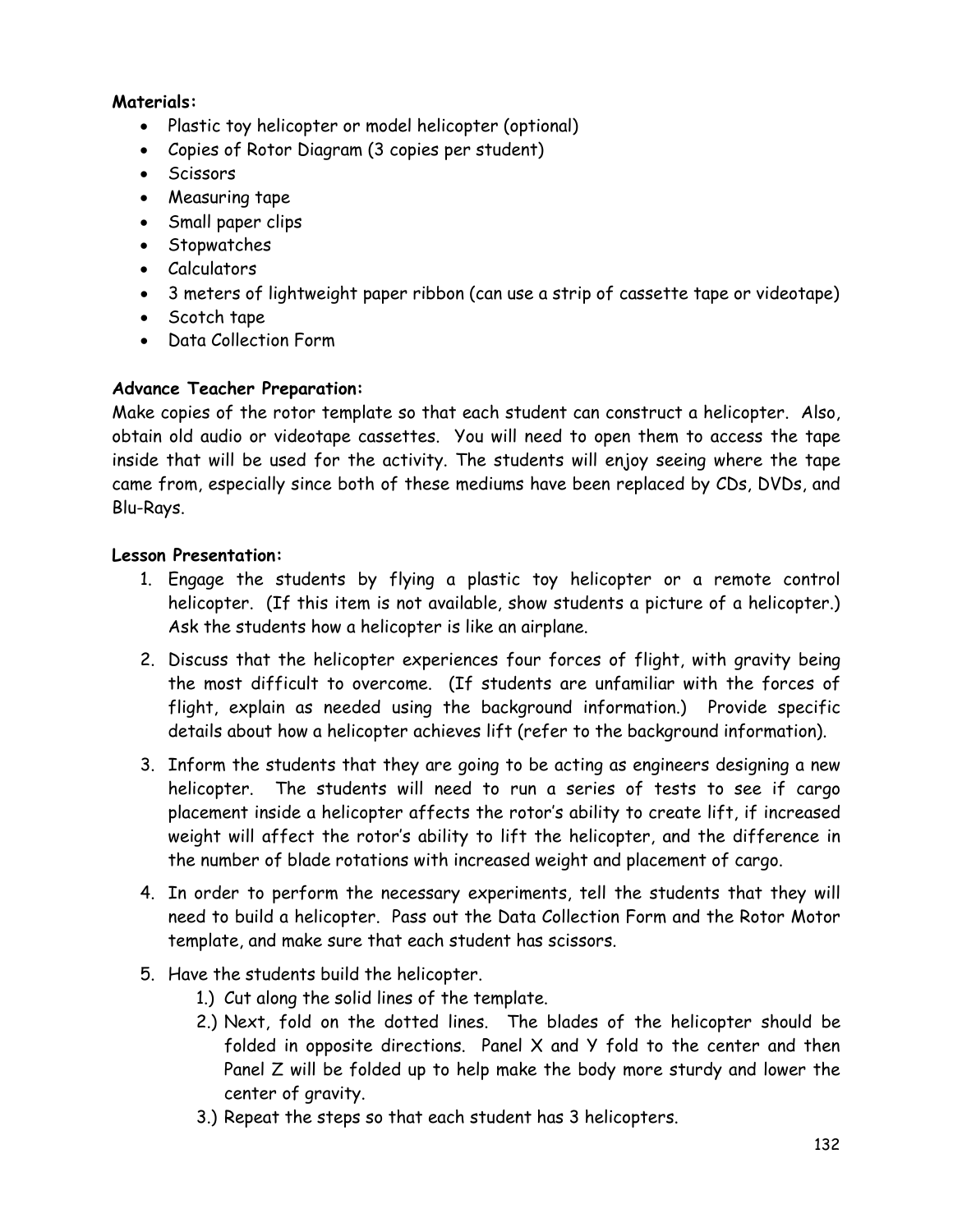6. Allow the students to begin the experiment as a class. Make sure that all of the students have Wing A bent towards the outside and Wing B bent towards the body or fuselage of the helicopter. Also, have the students turn the helicopter sideways and make sure that the shape of the fuselage and the wings looks like a "Y." If not, instruct the students to fluff the wings up so that



the wings are at an angle forming what is called a dihedral wing. This is called the angle of incidence.

- 7. Model for the students how to release the helicopter by dropping it straight down, not tossing it. Tell the students to stand and drop the helicopter while making observations. Repeat this as a class and have the students record the direction that the helicopter is rotating, clockwise or counterclockwise, on the Data Collection Form.
- 8. Ask the students to switch the blades of the helicopter by flipping the Wing A towards the fuselage and Wing B away from it. Remind them to fluff the wings once more before dropping. Have them predict as a class how the flight will change. Have them drop the helicopter and record their observations, specifically noting whether or not the helicopter is rotating clockwise or counterclockwise. Discuss why this is happening with the students (air flow and the position of the blades).
- 9. Ask the students if they can accurately count the number of rotations that the helicopter made as it descended. (This is not possible as it is going very quickly, which would make accurate counting difficult.)
- 10. Brainstorm with the students ideas as to how they could accurately count the number of rotations. After some discussion, show them the cassette/video ribbon. To determine the number of rotations. inform the students that they need to tape the cassette ribbon to the bottom of the fuselage. Before they drop the helicopter, they need to stand on the loose end of the tape.



Source: NASA

Make sure that when the students hold the helicopter

at arm's height to the ground, there are no twists in the ribbon. Then, when they drop the helicopter as usual, the ribbon will twist, which will count the number of rotations. Each twist in the ribbon represents one rotation of the helicopter. When you count the number of twists, it will be the total number of rotations. It is important to demonstrate this because the students will be using this technique on the Data Collection Form. (see form)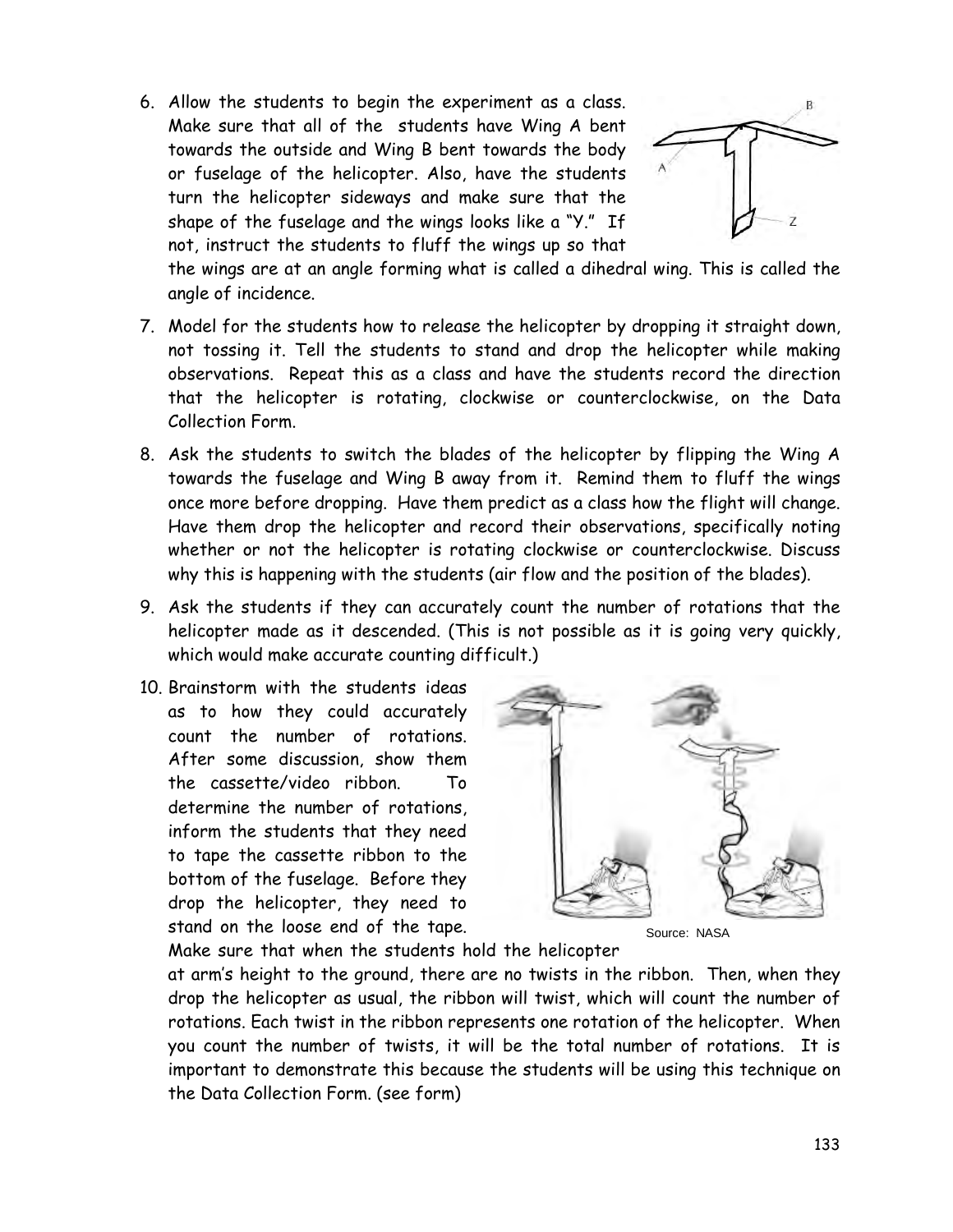11. After testing the helicopter as a class, direct the students' attention to the Data Collection Form. In Part 1 on the Data Collection Form, tell the students that they will be recording the affect of increased weight on lift and rotation of the blades. They will start by recording the lift time (how long it stays in the air) and rotation with no added weight (paper clips) by running three trials and calculating the average lift time. This test will be repeated, but the weight will be changed by adding one paper clip to the bottom of the fuselage (demonstrate how to attach the paperclip) and conducting three trials for an average. Finally, add additional weight by attaching a second paperclip to the bottom. Again, perform three trials, record the times, and calculate the average lift time.

In Part 2, inform the students that they will be deciding if the location of the weight (paperclips) affects the lift time and rotation. An example would be if the paperclip was positioned near the top of the rotor or on the blades and how it would affect the flight of the helicopter. On each of the three diagrams provided, make sure to show the location of the paperclips.

Tell the students to answer the questions on the Data Collection Form concerning the experiment.

12. Allow the students to begin the experiment and move at their own individual pace. (You may allow students to work with a partner.) Make sure to circulate during the activity in case of any questions or to provide support if needed.

#### **Summarization:**

Discuss the experiment results with the class making sure to emphasize that the two forces being studied in this experiment were lift and gravity. Based on the data collected, the students should conclude that the effect of gravity increased when extra weight was added, as well as the number of rotations. This should be evident in the data by the lift time decreasing when more paper clips were added and the number of rotations getting greater. The discussion on how lift was affected regarding the placement of the paper clips will vary depending on where the students chose to place the weight. Again, the conclusion that the students draw should match the data that was collected. Finally, discuss the reason that it is difficult and, even in some instances, impossible to take a helicopter in for a high-altitude rescue. (There would not be enough air molecules under the rotor blades to lift the helicopter safely.)

#### **Career Connection:** (from<http://stemcareer.com/topcareers/> and [http://www.onetonline.org/\)](http://www.onetonline.org/)

Aerospace Engineer – engineering duties to include designing, constructing and testing aircraft, missiles, and spacecraft. Sample job titles include Aerospace Engineer, Flight Test Engineer, Design Engineer, Systems Engineer, Structures Engineer, Test Engineer, Aeronautical Engineer, Aerospace Stress Engineer, Avionics Engineer, and Flight Systems Test Engineer.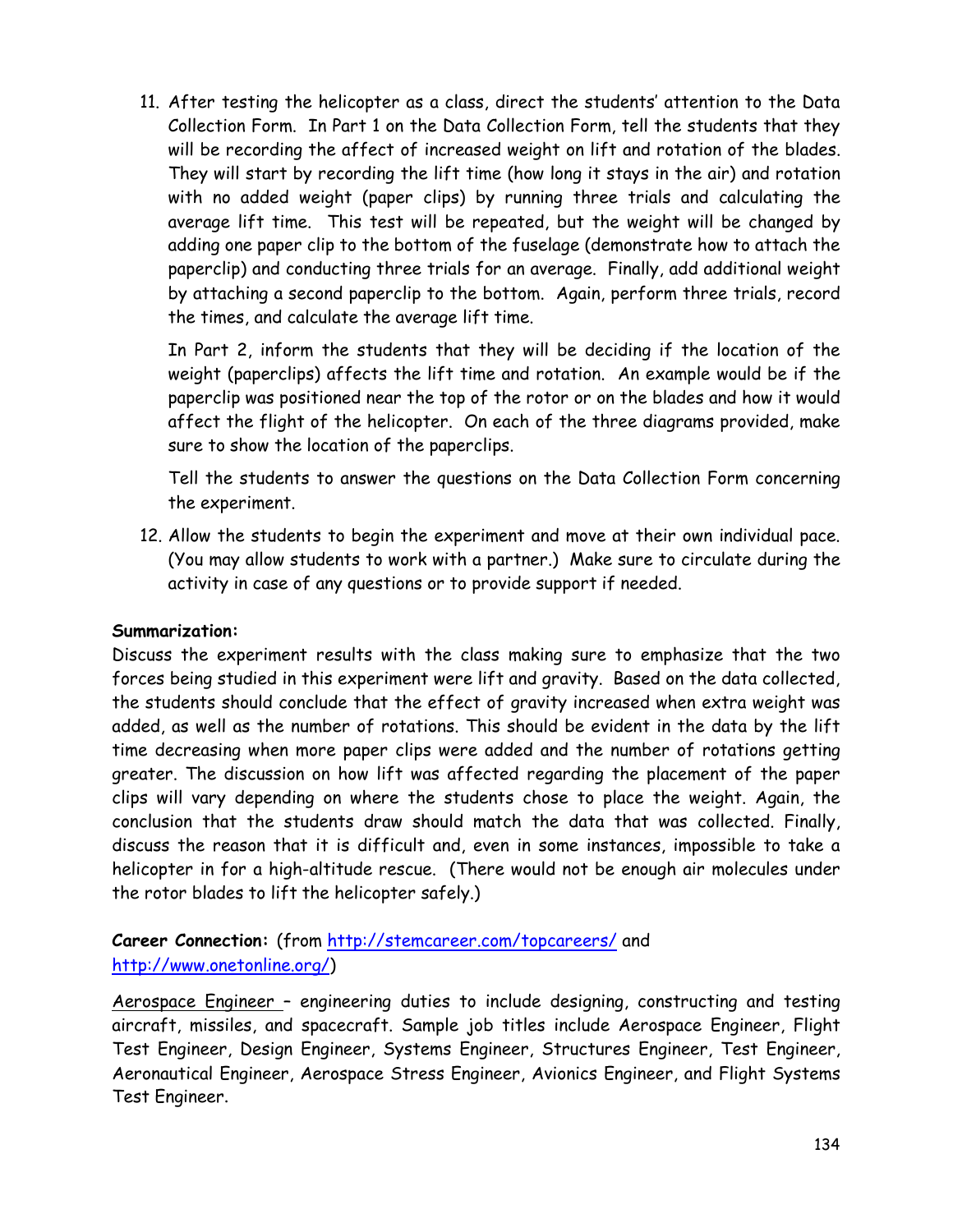Helicopter Mechanic – diagnose, adjust, repair or overhaul aircraft engines and assemblies, such as hydraulic and pneumatic systems. Sample job titles include Aircraft Mechanic, Aircraft Maintenance Technician, Aircraft Technician, Aircraft Maintenance Director, Aircraft Maintenance Supervisor, Aircraft Restorer, Aviation Maintenance Technician, and Helicopter Mechanic.

Helicopter Pilot – pilot and navigate the flight of rotary wing aircraft usually for the transport of passengers and cargo. Must have pilot certificate and rating for aircraft type used. Sample job titles include Airline Captain, First Officer, Pilot, Airline Pilot, Check Airman, Co-Pilot, Airline Transport Pilot, and Commuter Pilot.

#### **Evaluation:**

- Data Collection Form (especially the questions describing the relationship between the number of twists and the weight and placement of cargo)
- Teacher observation

#### **Lesson Enrichment/Extension:**

- Have students run additional trials to see if the blade angle affects lift by changing the angle (angle of incidence) of the two folded blades. Ask them to create a chart to collect data.
- Experiment with different weights of paper for the helicopter and graph the results.
- Have the students formulate an experiment to explore the relationship of height to number of rotations.
- Compare the flight of the paper helicopter to that of a maple seed or dandelion.
- Construct a bar or line graph to illustrate data collected on the charts.
- Have the students create helicopters of differing size and compare the results.

#### **Associated Websites:**

• "Helicopter Development in the Early Twentieth Century," U.S. Centennial of Flight Commission

#### [www.centennialofflight.gov/essay/Rotary/early\\_20th\\_century/HE2.htm](http://www.centennialofflight.gov/essay/Rotary/early_20th_century/HE2.htm)

- "History of Gravity," Adler Planetarium [www.adlerplanetarium.org/education/resources/gravity/5-8\\_cb1-1.shtml](http://www.adlerplanetarium.org/education/resources/gravity/5-8_cb1-1.shtml)
- Rescue Mission Game [www.bbc.co.uk/drama/rockface/game/main.swf](http://www.bbc.co.uk/drama/rockface/game/main.swf)
- NASA Quest [www.quest.nasa.gov/index.html](http://www.quest.nasa.gov/index.html)

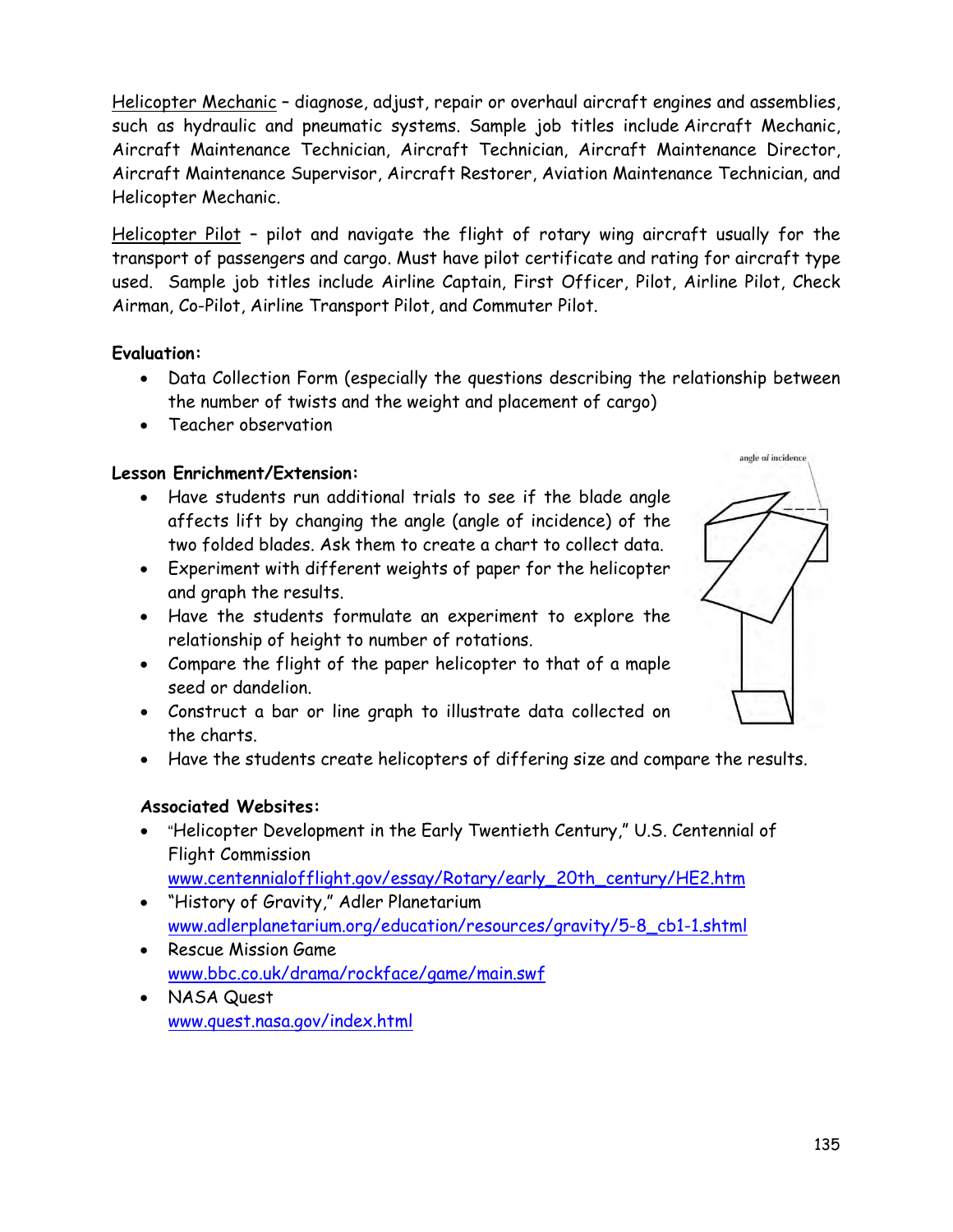

Source: <http://www.centennialofflight.gov/essay/Dictionary/helicopter/DI27.htm>

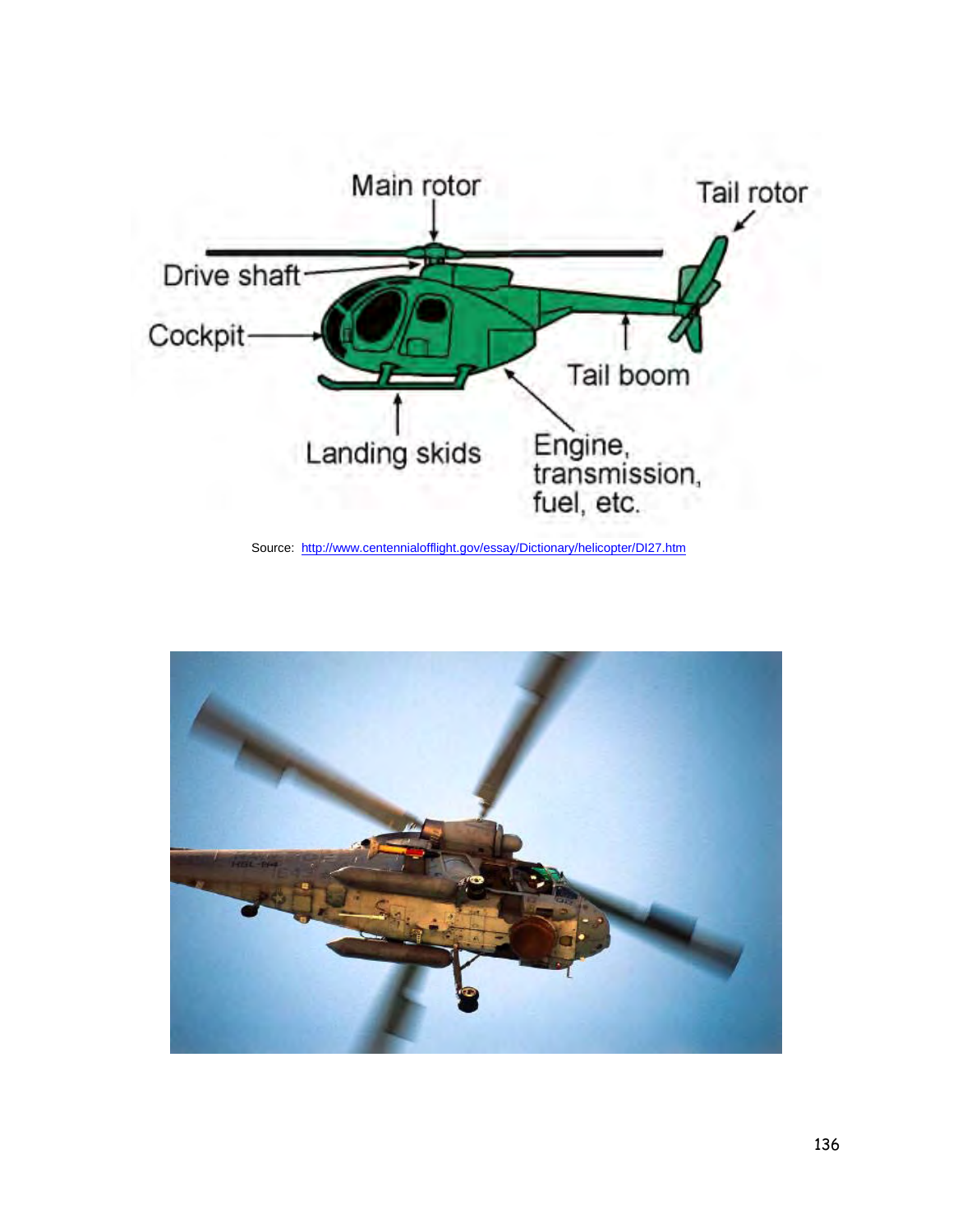# **Rotor Motor Templates**

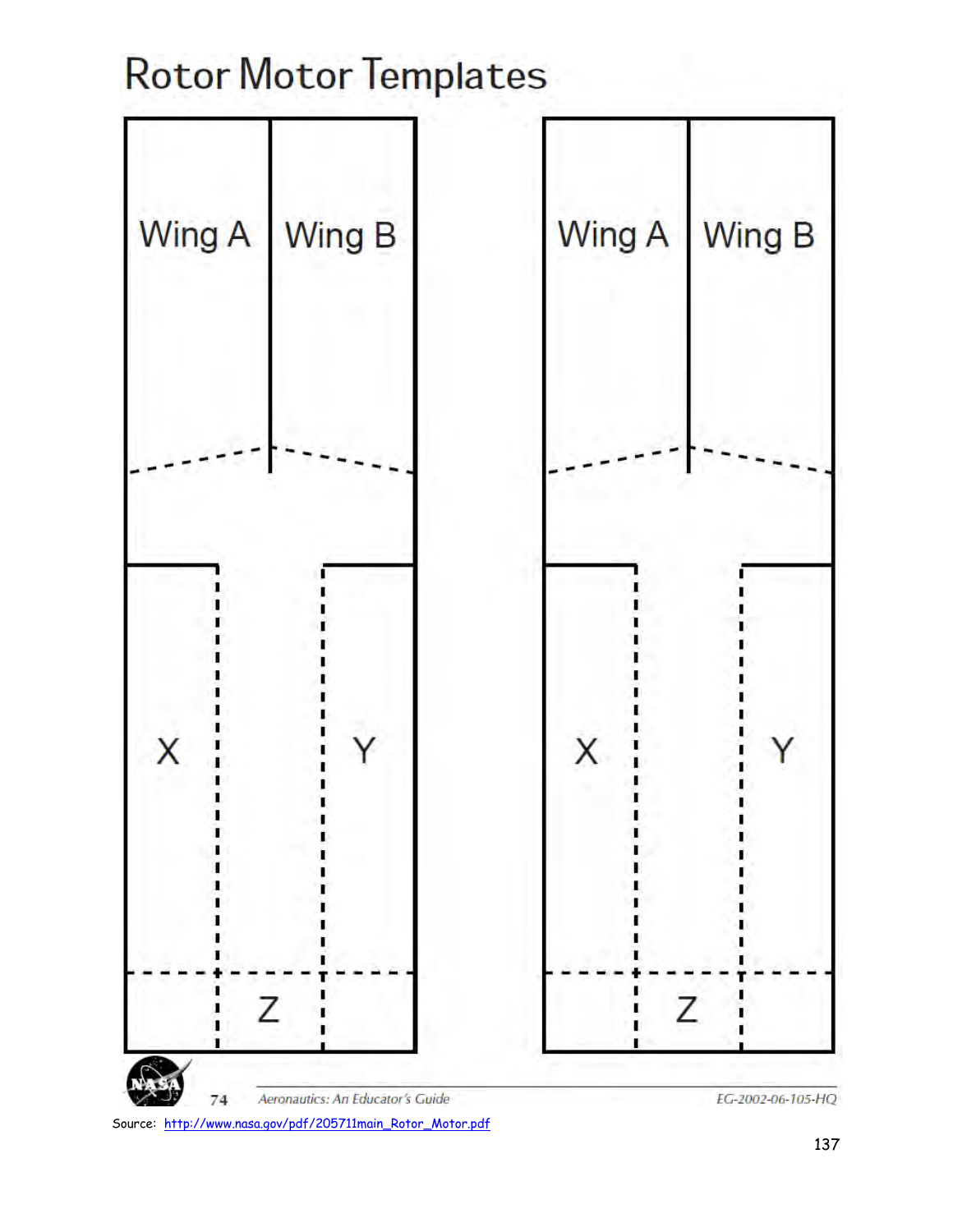Name:

# Fighting the Force<br>Vata Collection Form

Observations from first flight (please include if the rotation is clockwise or counterclockwise):

Observations after switching the rotor blades (please include if the rotation is clockwise or counterclockwise):

\_\_\_\_\_\_\_\_\_\_\_\_\_\_\_\_\_\_\_\_\_\_\_\_\_\_\_\_\_\_\_\_\_\_\_\_\_\_\_\_\_\_\_\_\_\_\_\_\_\_\_\_\_ \_\_\_\_\_\_\_\_\_\_\_\_\_\_\_\_\_\_\_\_\_\_\_\_\_\_\_\_\_\_\_\_\_\_\_\_\_\_\_\_\_\_\_\_\_\_\_\_\_\_\_\_\_ \_\_\_\_\_\_\_\_\_\_\_\_\_\_\_\_\_\_\_\_\_\_\_\_\_\_\_\_\_\_\_\_\_\_\_\_\_\_\_\_\_\_\_\_\_\_\_\_\_\_\_\_\_

 $\overline{a}$  $\overline{a}$  $\overline{a}$ 

| Part 1: Study of Increased Weight |
|-----------------------------------|
|-----------------------------------|

|                                 |         |         | Lift Time (seconds) | ັ                       | Number of Rotations |         |         |                                      |  |
|---------------------------------|---------|---------|---------------------|-------------------------|---------------------|---------|---------|--------------------------------------|--|
|                                 | Trial 1 | Trial 2 | Trial 3             | Average<br>Lift<br>Time | Trial 1             | Trial 2 | Trial 3 | Average<br>Number<br>of<br>Rotations |  |
| Weight 1:<br>No weight<br>added |         |         |                     |                         |                     |         |         |                                      |  |
| Weight 2:<br>One paper<br>clip  |         |         |                     |                         |                     |         |         |                                      |  |
| Weight 3:<br>Two paper<br>clips |         |         |                     |                         |                     |         |         |                                      |  |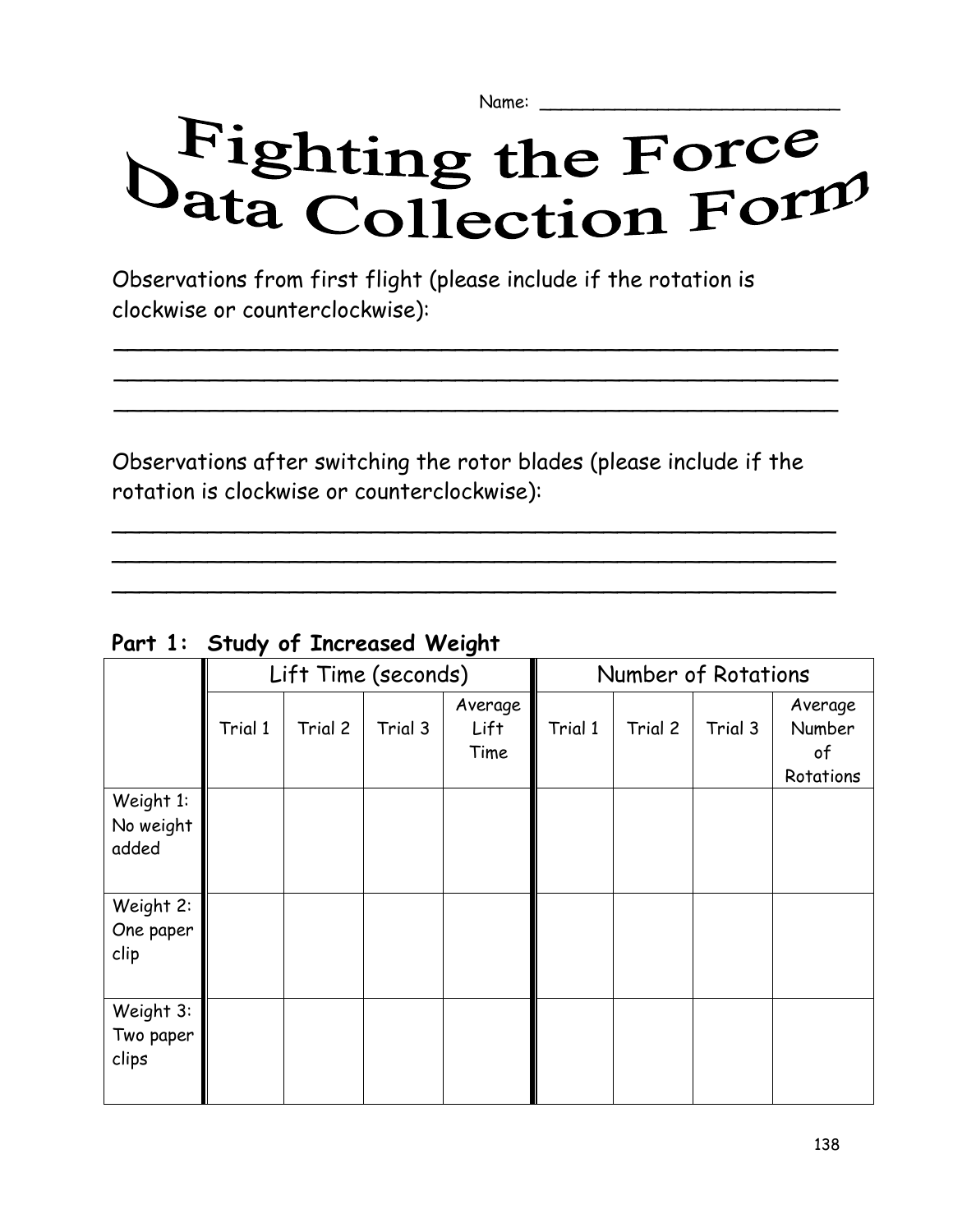| . – <b>,</b><br>Draw where you |         | $\cdot \cdot \cdot \cdot \cdot \cdot \cdot$ | Lift Time (seconds) |                         | Number of Rotations |         |         |                                             |
|--------------------------------|---------|---------------------------------------------|---------------------|-------------------------|---------------------|---------|---------|---------------------------------------------|
| placed the paper<br>clips      | Trial 1 | Trial 2                                     | Trial 3             | Average<br>Lift<br>Time | Trial 1             | Trial 2 | Trial 3 | Average<br>Number<br>$\circ f$<br>Rotations |
| Weight Location<br>1:          |         |                                             |                     |                         |                     |         |         |                                             |
| Weight Location<br>2:          |         |                                             |                     |                         |                     |         |         |                                             |
| Weight Location<br>3:          |         |                                             |                     |                         |                     |         |         |                                             |

## **Part 2: Study of Weight Location – Placement on Rotor**